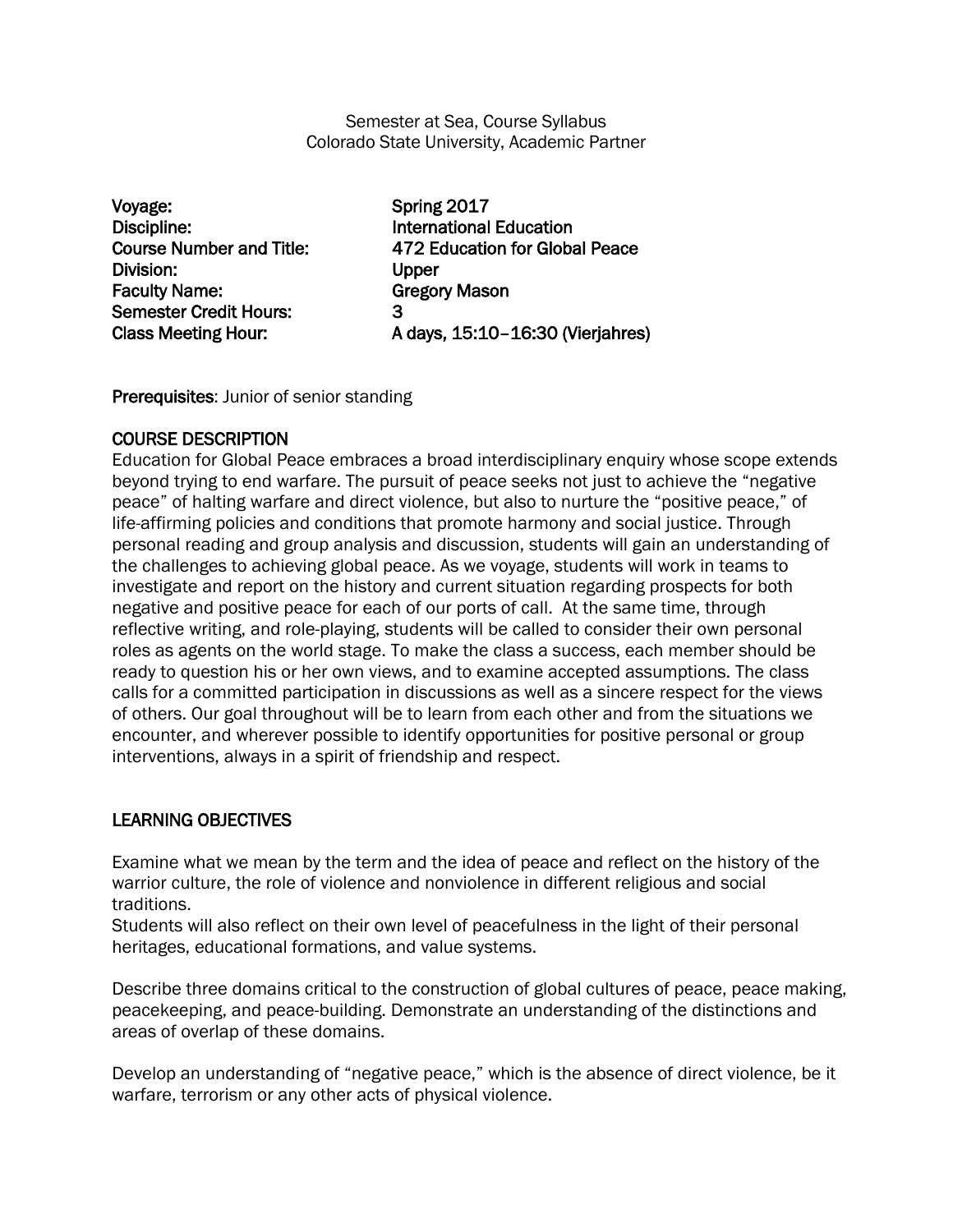Develop an understanding of structural violence, which includes all those things that tend to shorten a person's life, whether it be oppression, starvation, lack of access to health care or shelter, or whatever.

Develop an understanding of "positive peace," the fruit of life-affirming policies and conditions, which embrace both the absence of direct and structural violence, and the presence of social justice.

Apply this critical understanding to analysis of case studies of global conflict. Students will work in teams to investigate the situations regarding direct and structural violence, and the prospects for bringing negative and positive peace closer at each of the ports on the voyage. Through this local application at each port of what they have been studying, they will expand their capacity to locate peace-generating alternatives for conflict mitigation and resolution.

#### REQUIRED TEXTBOOKS

AUTHOR: Houston Wood TITLE: *Invitation to Peace Studies* PUBLISHER: Oxford University Press ISBN #: 978-0-19-021713-6 DATE/EDITION: 2016

AUTHOR: Paul Rogat Loeb, editor TITLE: *The Impossible Will Take A Little While* PUBLISHER: Basic Books ISBN #: 978-0-465-0317-3 DATE/EDITION: 2014, 2nd edition

AUTHOR: John Hersey TITLE: *Hiroshima* PUBLISHER: Vintage ISBN #: 978-0679721031 DATE/EDITION: 1989/ Vintage reprint edition

AUTHOR: Thich Nhat Hanh TITLE: *Peace is Every Step* PUBLISHER: Bantam Books ISBN #: 978-0553351392 DATE/EDITION: 1991

#### TOPICAL OUTLINE OF COURSE

DEPART ENSENADA — JANUARY 5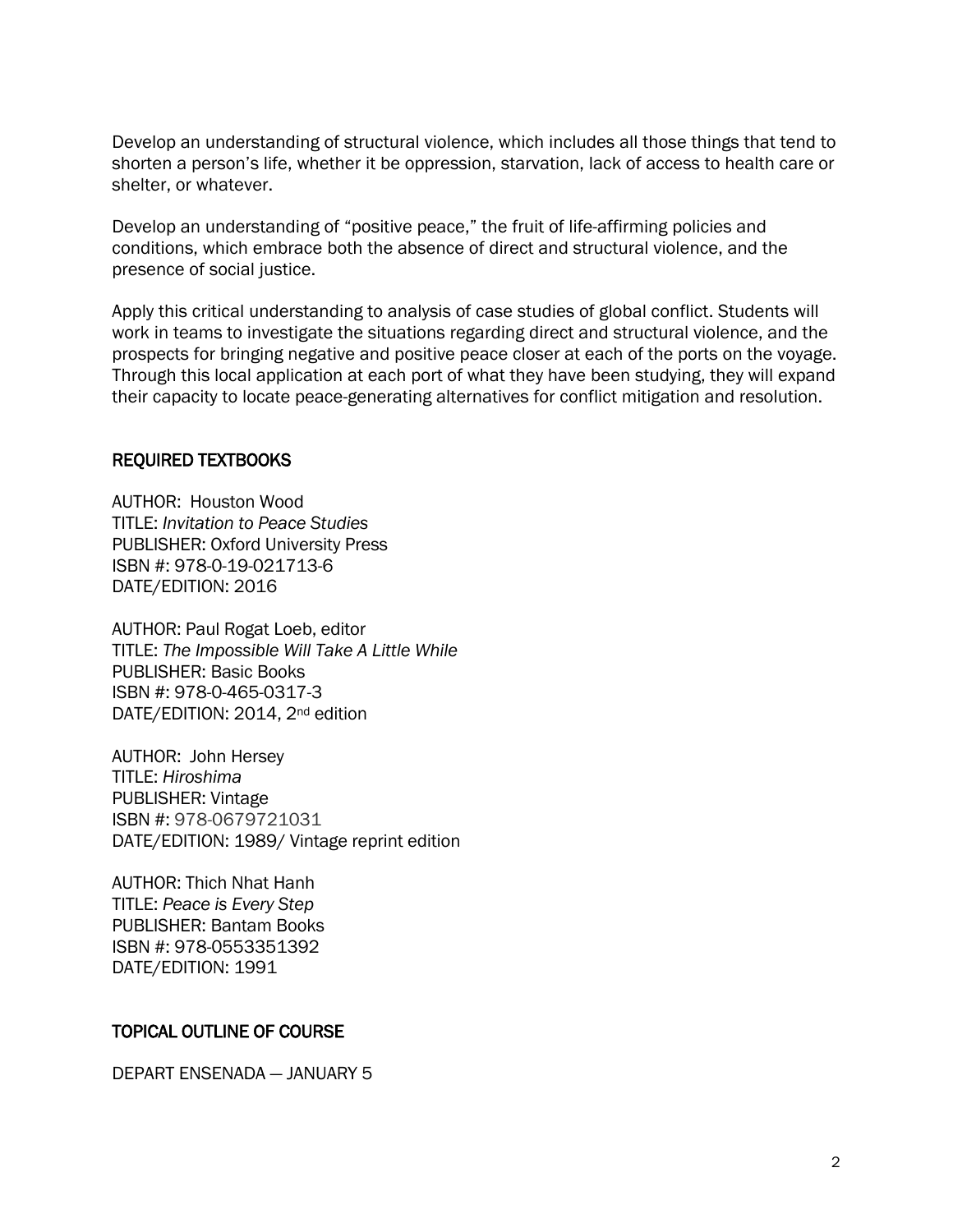#### A1 — January 7: Introduction. What is Peace Studies?

An overview and survey of the interdisciplinary scope of the field of peace studies as a value-based field of enquiry and action. Peace considered from the micro (inner peace) to the macro (global peace) levels. What are the goals of peace studies? How have these goals changed in the past decades, and how are they continuing to evolve? Students file an opening statement on their ideas on peace and their course expectations.

Reading: Wood, Ch. 1, 1-12.

#### A2 — January 9: Peace Concepts

Review of the principal peace concepts of direct violence, structural violence, and cultural violence. Consideration of negative peace as the absence of direct violence, but possibly with the presence of repression, set against positive peace as the presence of harmony and social justice. Peace Through Strength, Inner Peace. Reading: Wood, Ch. 2: 15-26, 29-32.

#### A3 – January 11: Hawaiian Sovereignty and The History of Our 50<sup>th</sup> State

The Overthrow of the Hawaiian Monarchy and Annexation of the Nation of Hawaii's sovereignty as the United States' first foray into "regime change." An early, textbook example of state-sponsored terrorism? The continuing struggle in Hawaii today. Reading: Kinzer, [E] "A Hell of a Time at the Palace." [E] = Electronic file

ARRIVE HONOLULU: 0800 JANUARY 12 ON-SHIP TIME HONOLULU: 2100 JANUARY 12

## A4 — January 14: Trends in Violence, War, and Terrorism

How is the incidence and how are the types of violence changing in our current world? Considering trends in homicide, in the frequency of wars, numbers and types of casualties. The move to total war and the targeting of civilians. Terrorism defined and considered as a phenomenon throughout history. Roots and causes of international terrorism today. Options and appropriate responses to ongoing and future terrorist threats. Current and future warfare methods: drones, biological warfare and cyber warfare.

Reading: Wood, Ch.4, 51-70. GROUP JOURNAL COLLECTION & DISCUSSION LEADING ASSIGNMENTS TBA

## A5 — January 17: US Civil Rights Struggle and Martin Luther King

The Struggle for Social Justice in the US Civil Rights Movement. From lunch counter sitins to bus boycotts, to freedom marches. Reconsidering the "real" Rosa Parks and the significance of her refusal sit at the back of the bus. Reconsidering the Christian injunction to "turn the other cheek," a passive gesture, or a calculated act of shaming and defiance? Martin Luther King's leadership of the Southern Christian Leadership Council. What are the lasting gains of the Civil Rights Movement after 50 years, and how is the ongoing struggle for racial justice and harmony in the United States progressing?

Readings: King [L] 331-337; Loeb, [L] 338-342; Wink, [L] 181-191. [L] = Loeb Film: *A Force More Powerful: Nashville, We Were Warriors*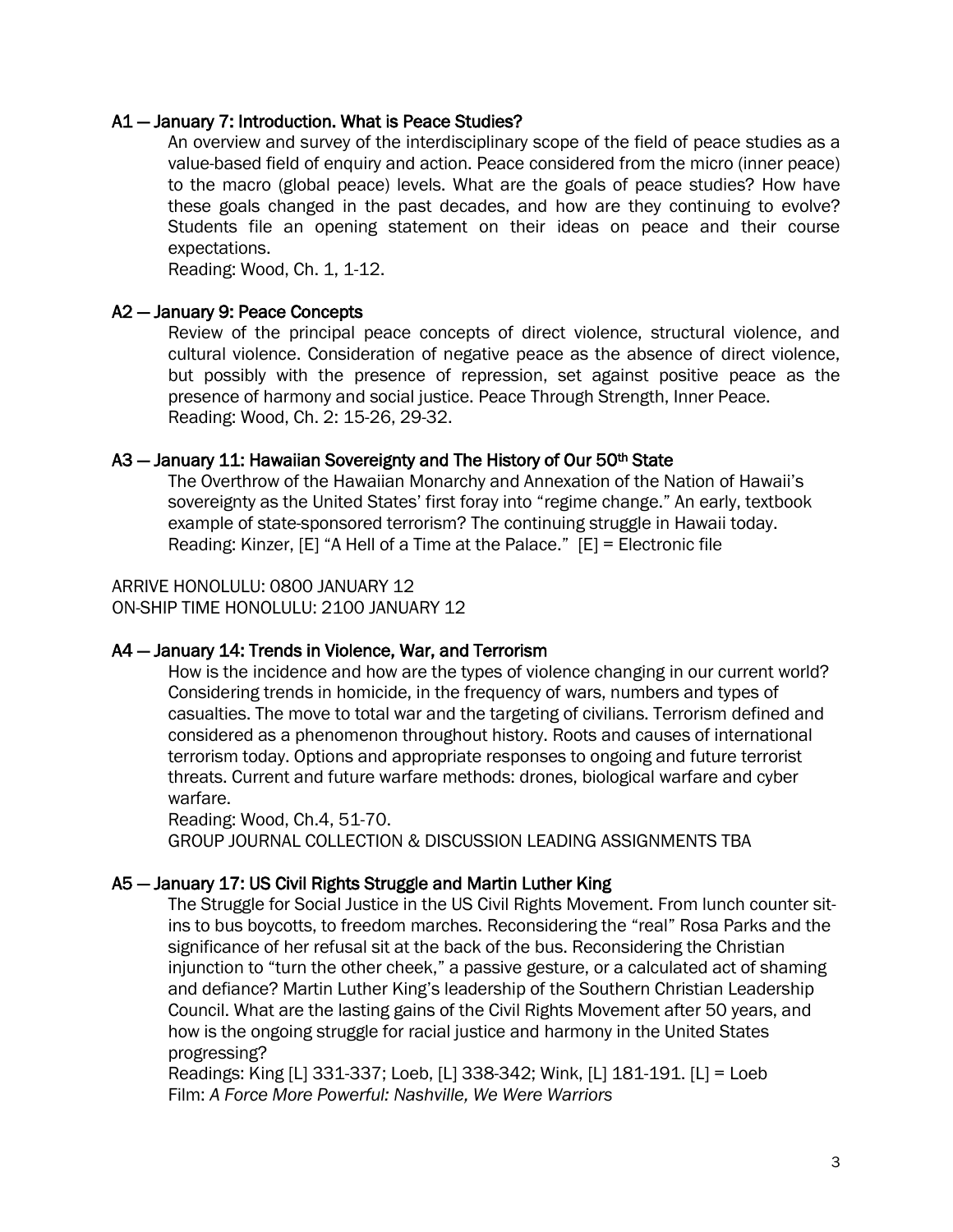#### NO CLASS JANUARY 19

#### A6 — January 20: Interstate War and Peace

Traditional causes of interstate wars: territory, prestige, respect. Shifting nature of war. Recent move from an emphasis on hard power and peace through strength to soft power and the attempt to win hearts and minds. Democracies, globalization and peace. UN interventions. Military Industrial Complex. Other political and cultural obstacles to peace.

Readings: Wood, Ch.6, 95-112. Hedges [E] The Myth of War. GROUP JOURNAL COLLECTION & DISCUSSION LEADING ASSIGNMENTS TBA

#### A7 — January 22: The Atomic Bombing of Hiroshima and Nagasaki

The World War II events leading to the decision to drop the first atomic bomb, and the bomb's effects on its mostly civilian target. Was the dropping of the bomb justified? What were the alternatives? How did the Japanese and the rest of the world react? What have been the consequences for the world living in an ongoing nuclear age? Readings: Hersey, *Hiroshima*; Wilson, [E] Atomic-Bombings Justified?; Williams, [L] 430-438. Film: *Hiroshima*

GROUP JOURNAL COLLECTION & DISCUSSION LEADING ASSIGNMENTS TBA

ARRIVE KOBE: 0800 JANUARY 24 ON-SHIP TIME KOBE: 1800 JANUARY 28

#### A8 — January 29: The Rise of Nonviolence and Human Rights; China, Globalization

 History of Nonviolence. China's growing Economic and Military Influence. Comparing Western and Chinese ideas of human rights, how they differ in which rights they emphasize and which they downplay or ignore? Freedom of expression and social justice issues in the political and artistic sectors of Chinese society.

Readings: Wood, Ch. 7, 113-131; Barash [E] Human Rights: Osnos [E] The Cost of the Cultural Revolution. Films*: Ai Wei Wei*, *Never Sorry*.

GROUP JOURNAL COLLECTION & DISCUSSION LEADING ASSIGNMENTS TBA

ARRIVE SHANGHAI: 0800 JANUARY 31 ON-SHIP TIME SHANGHAI: 1800 FEBRUARY 5

## A9 — February 6: The Psychology of Peace

The Need to Belong. Banality of evil. Group psychology and its role in fostering "group think" and obedience to authority. Milgram's and Zimbardo's experiments. How do individuals act differently under group pressure to confirm? Groupthink. The positive and negative role of nationalism: a sense of pride and belonging to homeland versus a sense of all foreigners as "others," as enemies. Post-traumatic Stress Disorder. Suicide. Social Capital. Readings: Wood, Ch. 11.

GROUP JOURNAL COLLECTION & DISCUSSION LEADING ASSIGNMENTS TBA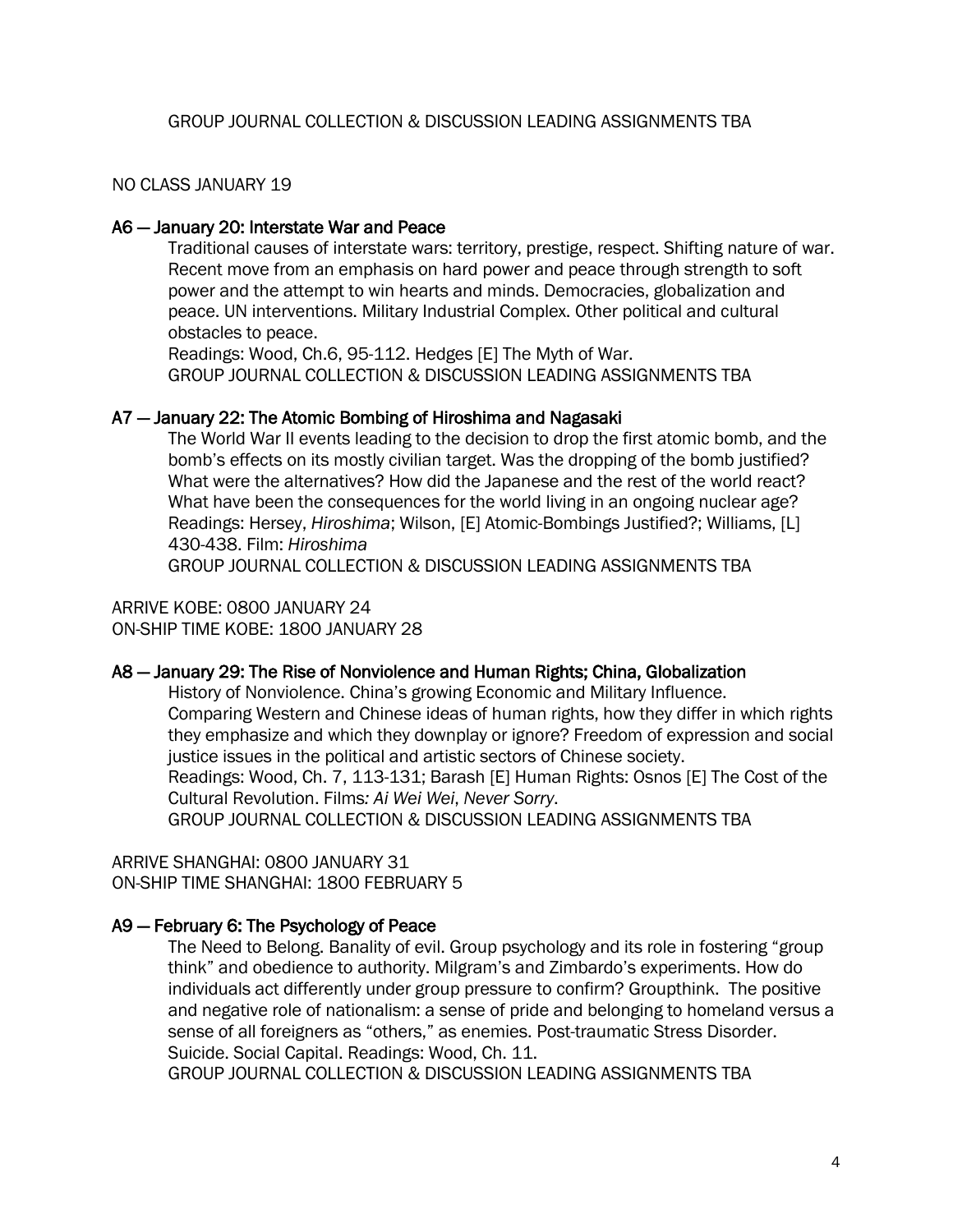## A10 — February 8: Vietnam: A Defining Conflict, and Thich Nat Hanh, a Prophet of Peace

The causes and course of the Vietnam War. Why did the USA enter the war? How did the Vietnam War polarize and change America? What was a typical soldier's view of the war? What was the Vietnamese perspective on the war? A spiritual perspective on peace from the Vietnamese Buddhist monk Thich Nat Hanh Readings: O'Brien [E] On The Rainy River; Thich Nat Hanh, *Peace is Every Step* GROUP JOURNAL COLLECTION & DISCUSSION LEADING ASSIGNMENTS TBA

ARRIVE HO CHI MINH CITY: 1200 FEBRUARY 10 ON-SHIP TIME HO CHI MINH CITY: 1800 FEBRUARY 14

## A11 — February 15: Religious Perspectives

Teachings of the World Religions on the subject of peace. St. Augustine's teaching of the Christian doctrine of "Just War." How has this doctrine been refined and improved since St. Augustine's time? How useful and relevant are the tenets of just war in adjudicating and solving violent conflicts in our world today? What are the peace teachings of the other major world religions?

Readings: Wood, Ch. 9: 155-174, 26-29. Huntington, [E] Clash of Civilizations? GROUP JOURNAL COLLECTION & DISCUSSION LEADING ASSIGNMENTS TBA

# NO CLASS — FEBRUARY 17

# A12 — February 18: MIDTERM IN-CLASS WRITING AND PLANNING SESSION

and Preparation for Myanmar port stay

Readings: Sanger [E] John Kerry and Aung San Suu Kyi; Huetteman [E] US Criticizes Myanmar Over Human Trafficking; Walton and Hayward [E] Contesting Buddhist Narratives. Film: *The Lady*.

ARRIVE YANGON: 1200 FEBRUARY 20 ON-SHIP TIME YANGON 1800 FEBRUARY 24

## A13 — February 25: Building Gender Security

War as a traditionally masculine obsession. Women and Gender Based Violence. Women and War. Female trafficking. To what degree is sexism systemic in our culture? The family as social microcosm. Intimate Partner violence. How can we achieve peace in the family? Who counts as family? From Homophobia to Gay Marriage and LGBT Rights.

Readings: Wood, Ch. 5; Savage, [L] 87-96; Schaeffer-Duffy [E] Feminists weigh in on Draft Registration for Women. Film: Malala Yousafzai, Nobel Peace Prize Acceptance Speech (26 min YouTube)

GROUP JOURNAL COLLECTION & DISCUSSION LEADING ASSIGNMENTS TBA

## A14 — February 27: Gandhi and Ahisma: Nonviolence and Passive Resistance in INDIA

 Mohandas Gandhi's Background and His Role in Transforming Indian Society Mahatma Gandhi's Teachings, inspired by Thoreau and Tolstoy Gandhi's Historic Salt March and Other Iconic Deeds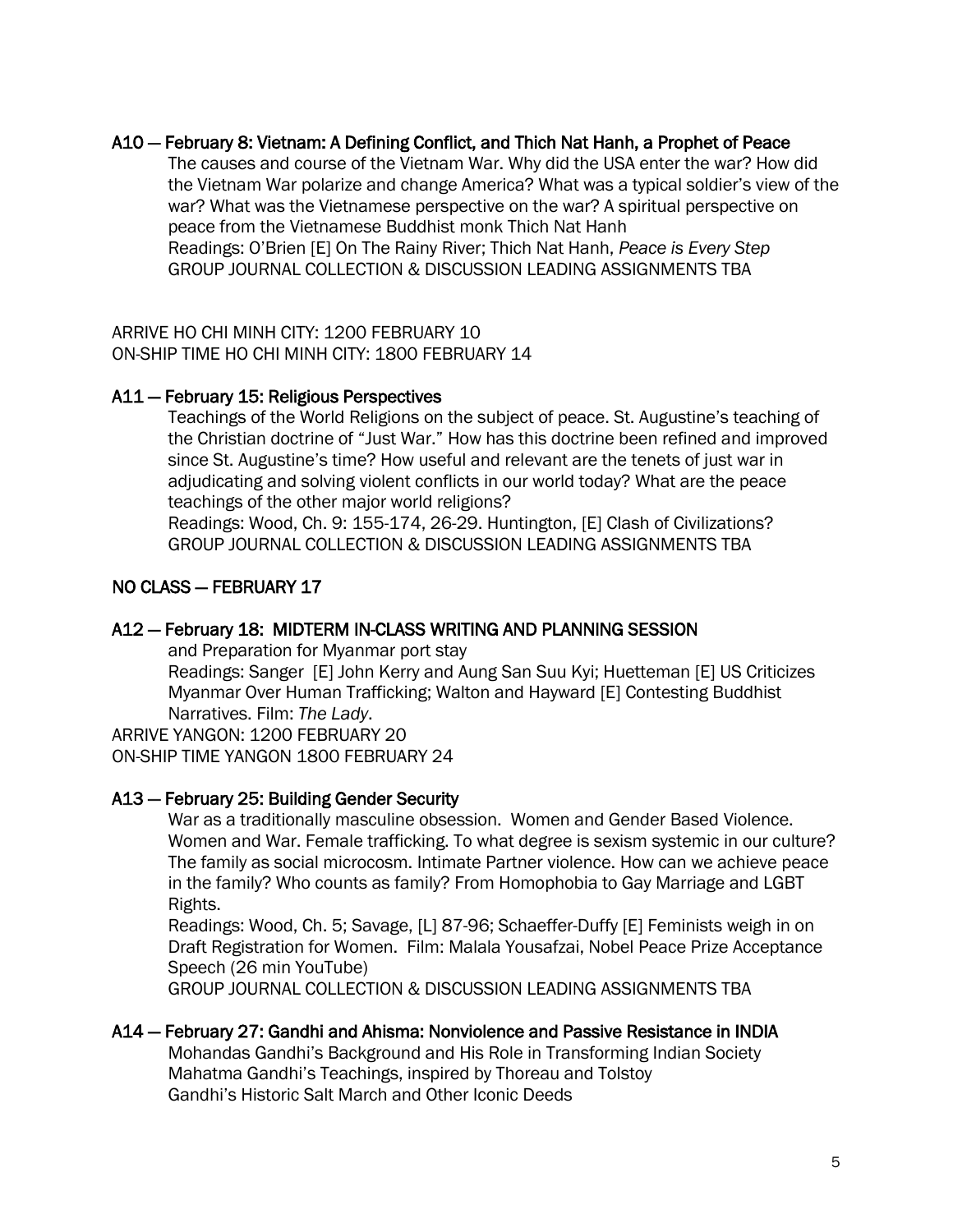Readings: Wood, 1-4; 117-122; 168-172. Film: *A Force More Powerful: India-- Defying the Crown*; *Gandhi* GROUP JOURNAL COLLECTION & DISCUSSION LEADING ASSIGNMENTS TBA

ARRIVE COCHIN: 0800 MARCH 1 ON-SHIP TIME COCHIN: 1600 MARCH 6

## A15 — March 7: Nonviolent Power: Methods and Strategies. India Today and Globalization

Intrastate Conflicts. State Monopoly of Power. Nonviolence as a Proven Strategy and Method to Achieve Political Aims. How might this apply to contemporary India? India's traditional caste system, including untouchables, honor killings, and religious strife. India's Present Situation India as an emerging industrial and nuclear power. Future Prospects.

 Readings: Wood, Ch. 8; Roy [L] 299-308; Methods of Nonviolent Direct Action [E] Film: *Slumdog Millionaire*

GROUP JOURNAL COLLECTION & DISCUSSION LEADING ASSIGNMENTS TBA

# NO CLASS — MARCH 9

## A16—March 10; Conflict Resolution: Theory and Practice

Review of possible means and styles of conflict resolution from conversation through mediation and arbitration to adversarial courts of law and use of force. Investigation of nonviolent initiatives to solve disputes and to end conflicts in the family, the schoolyard, the dorm room and the workplace and beyond. Role-playing exercises to address and resolve hypothetical conflicts

Readings: Wood, 231-236; 246-249: Schrupfer [E] DYNAD Self-Assessment; Kraybill [E] Mediation Process, and Effective Listening; Lederach [E] The Mediator's Cultural Assumptions.

GROUP JOURNAL COLLECTION & DISCUSSION LEADING ASSIGNMENTS TBA

ARRIVE PORT LOUIS, MAURITIUS: 0800 MARCH 12 ON-SHIP TIME PORT LOUIS, MAURITIUS: 2000 MARCH 12

## A17 — March 13: Peacemaking, Peacekeeping and Peace Building

Range of Efforts to halt Violent Conflict and Foster Negative Peace Reviewed Science of Peace. Global Peace Network and Global Peace Index. International and national Peace Networks: World Court, United Nations International NGOs. Opportunities for Positive Intervention. How should the UN be reformed? What are the achievements and limitations of International Law? Readings: Wood, Ch. 3, 33-47. GROUP JOURNAL COLLECTION & DISCUSSION LEADING ASSIGNMENTS TBA

## NO CLASS — OLYMPICS P.M. MARCH 15

## A18 — March 16 Biological Perspectives on Aggression, Violence and Culture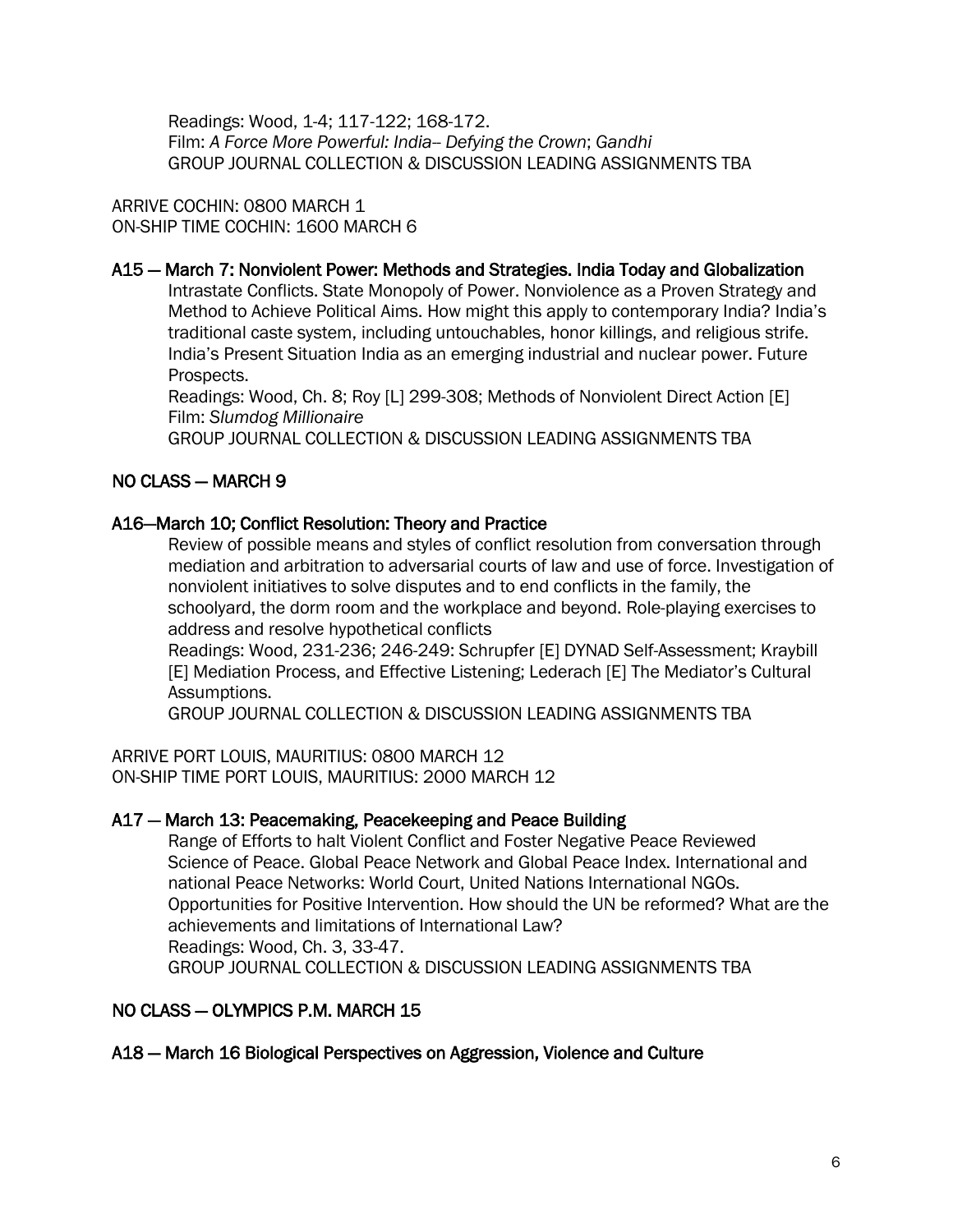The myth of the Killer Ape and the Seville Statement on Violence. Primate cultures of peace; anthropological perspectives on violence in pre-modern hunter-gatherer societies; findings of neuroscience concerning the human brain structure Reading: Wood, Ch. 10: 179-196.

GROUP JOURNAL COLLECTION & DISCUSSION LEADING ASSIGNMENTS TBA

# A19 — March 18: South Africa: Historic Oppression, Forgiveness and Reconciliation

 History of South Africa including Colonization and Apartheid ANC Resistance and Internment of Dissidents, including Nelson Mandela Worldwide Resistance and Boycotts, leading to collapse of Apartheid Truth and Reconciliation Hearings creating historic forgiveness model. Can the example of South Africa provide a model way forward for the future? Readings: Mandela [L] 97-105; Tutu, [L] 451-457; Kurtz [E] "Anti-Apartheid Struggle" 7 pp.; Brutus,[E] "Stubborn Hope"

Films*: A Force More Powerful: South Africa Freedom in Our Lifetime*. *This is My Country* Also recommended: *Tsotsi* (South Africa, Gavin Hood, 2005); *Cry, The Beloved Country* (James E. Jones 1995, 106 mins); *Cry Freedom* (1987, 159 mins, about Steve Biko) *A Dry White Season* (A Brink novel w/ Brando & Sutherland 1989, 107 mins); *Yesterday* (2004, 95 mins feature on HIV in Africa); I*n My Country* (2004, 103 mins; *Invictus* (2009, 133 mins, Mandela supporting white SA Rugby team); *Boesman and Lena* (1999, 84 mins, based on Athol Fugard play) *Nelson Mandela* (documentary, 2004, 103 mins) GROUP JOURNAL COLLECTION & DISCUSSION LEADING ASSIGNMENTS TBA

ARRIVE CAPE TOWN: 0800 MARCH 19 ON-SHIP TIME CAPE TOWN: 1800 MARCH 24

# A20 — March 26: Gaia, the Earth, and Climate Change

Considering the Earth, not just as something to be trodden on and used, but as Gaia, a total system, spiritual, material and whole. Embracing the Earth as Our Only Home; reverence versus exploitation. Facing Up to Climate Change and Its Implications for Our Future Behavior.

Readings: Hertsgaard [L] 279-288; Roberts, [L] 397-400; Golden [L] 401-402, Wood, 48-49.

Film: *An Inconvenient Truth*

GROUP JOURNAL COLLECTION & DISCUSSION LEADING ASSIGNMENTS TBA

# A21 — March 28: The Sociology of Violence

Socially approved violence; violence-promoting situations. Gun violence. Encouraging audiences. Group violence: training soldiers and terrorists. Seeking peace through health. Approaching Ghana, location of our shameful Colonial Past memorialized in the Slave Fort Museums. Necessary Steps in moving from enslaving, exploitative ways to more cooperative, respectful and loving relationships worldwide. How do we make these changes?

Readings: Wood, Ch. 12: 219-231; 236-239. Film: *Elmira Castle and the Slave Trade.* GROUP JOURNAL COLLECTION & DISCUSSION LEADING ASSIGNMENTS TBA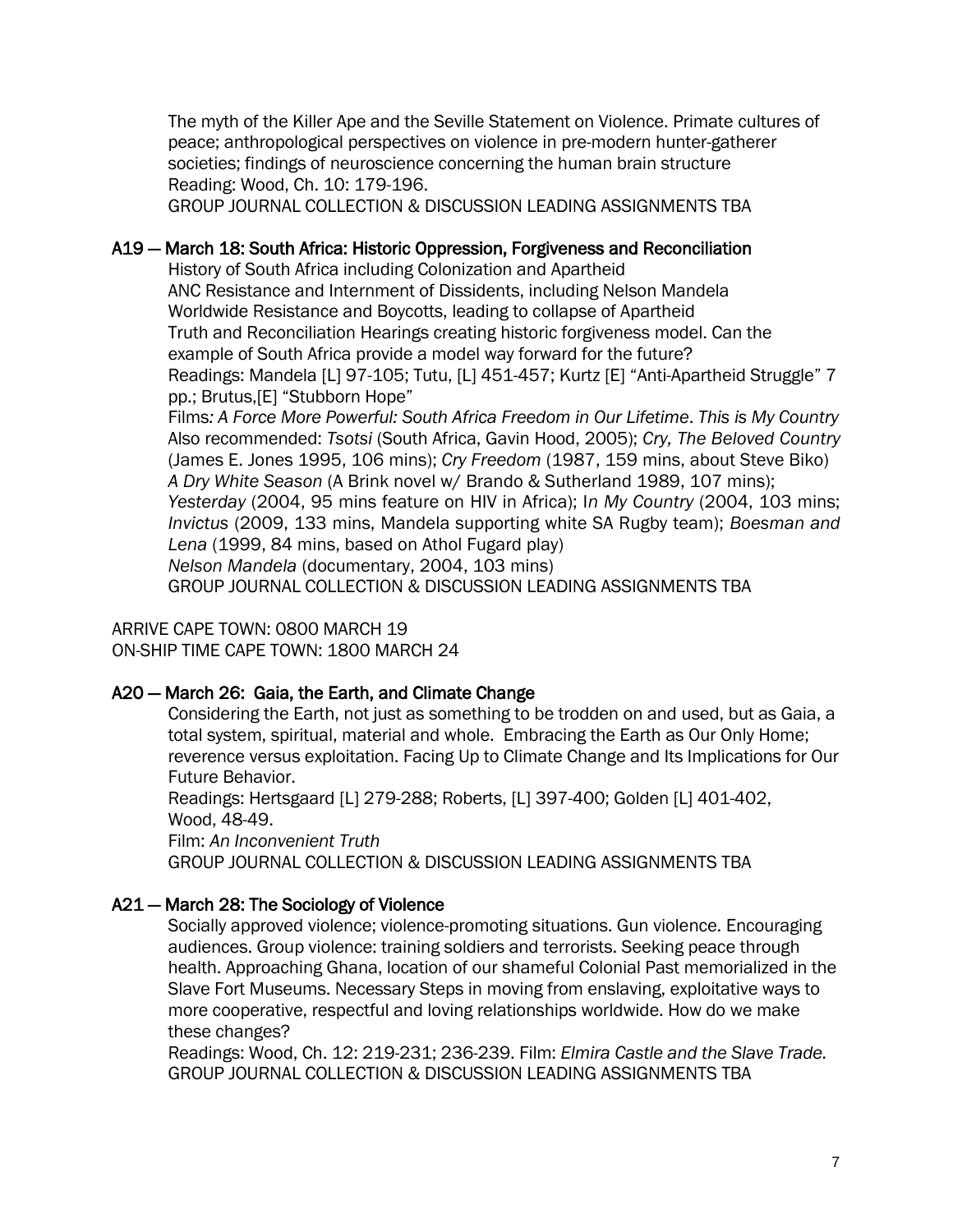# NO CLASS — NEPTUNE A.M. MARCH 29

ARRIVE TEMA: 0800 MARCH 31 ON-SHIP TIME TEMA: 1800 APRIL 3

## A22 — April 4: Situating Oneself as a World Citizen: What Can/Should I Do?

 Reviewing the markers of full and active global citizenship. Where do I fit in this big and changing picture? What responsibilities do I bear, to whom, and what should I do with my talents? How should I organize and reconcile my short and long-term needs and goals? Readings: Wood: Ch. 13: 241-243; 251-254; Hawken [L] 54-59; Pipher [L] 113-121; Palmer [L] 150-157; Bateson [L] 363-371; Seaquist [L] 318-321; Lord [L] 221-223; Zinn, [L] 78-86. GROUP JOURNAL COLLECTION & DISCUSSION LEADING ASSIGNMENTS TBA

- A23 April 6: REPORTS
- A24 April 8: REPORTS

NO CLASS: STUDY DAY APRIL 10

ARRIVE CASABLANCA: 0800 APRIL 11 ON-SHIP TIME CASABLANCA: 1800 APRIL 14

## A25 Final — April 15: FINAL EXAM: IN CLASS WRITING ASSIGNMENT

## Looking Back and Looking Forward: Changes, Trends, and Prospects

Considering our present situation, interpersonal, ecological and global. How did we get to this moment in our history? Identifying outmoded paradigms of priorities and behavior. Considering what we need to replace them with. What are our reasons for pessimism and reasons for optimism in our Pursuit of Peace?

ARRIVE HAMBURG: 0800 APRIL 19

## FIELD WORK

Semester at Sea field experiences allow for an unparalleled opportunity to compare, contrast, and synthesize the different cultures and countries encountered over the course of the voyage. In addition to the one field class, students will complete independent field assignments that span multiple countries.

Field Class attendance is mandatory for all students enrolled in this course. Do not book individual travel plans or a Semester at Sea sponsored trip on the day of your field class. Field Classes constitute at least 20% of the contact hours for each course.

## Field Class and Assignment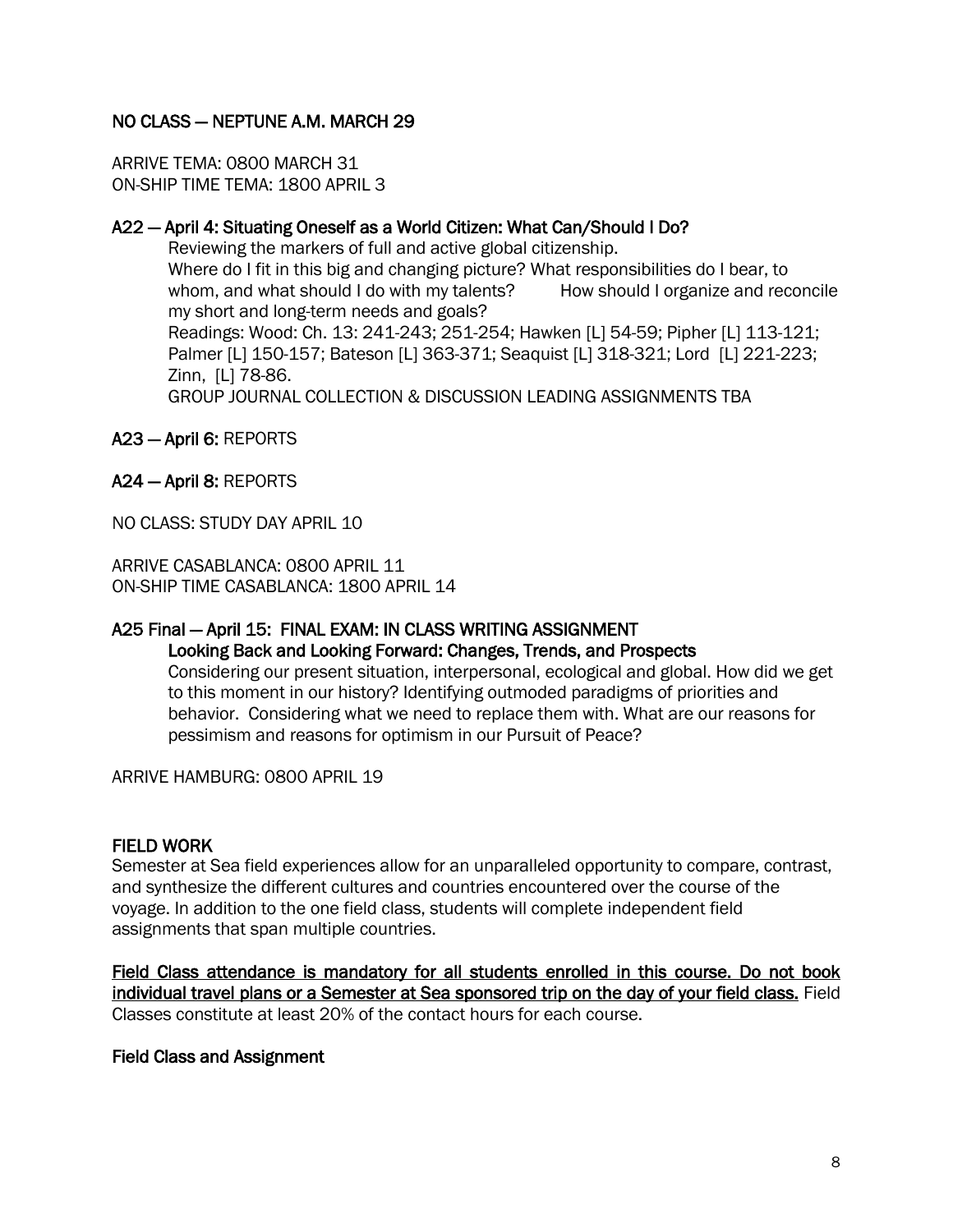The Field Class for this course will take place on Monday, 20 March in Cape Town, South Africa.

The Ongoing Struggle for Religious and Political Freedom in South Africa

This field class will offer an intense and full day of involved participation at significant religious and political sites in and around Cape Town. We will begin with a walking tour focusing on the history and experiences of three religious faith communities: Judaism, Christianity and Islam. We will first visit the Bo-Kaap Mosque and then the Jewish Museum. After lunch we will visit St. George's Cathedral. Shifting our focus to the South African struggle for political freedom, we will next visit the District Six Museum, and then travel to Langa Township for a second walking tour. Here we will pause at the sites of the 1960 Langa March, and witness the township's ongoing social and economic progress. Led by our local expert guide, Mr. Terry Crawford-Browne, students will have opportunities to question local resource persons and to gain an understanding of, and empathy for the experiences of those involved in these complex and still evolving historic struggles.

Field Class Objectives: To gain an understanding of the historical conditions that led to apartheid and of the nature and scope of the oppression that Nelson Mandela and his fellow freedom activists had to overcome; to appreciate all the conditions, legal and physical, under which they carried out their successful struggle. To witness and assess the situation today where apartheid has gone, but social and economic disparities still exist, and to consider what is now South Africa's best way forward.

Field Class Assignment: Students will be evaluated for this field class by 1) their engaged participation in all aspects of the day's program and 2) by a written reflection on the day's events. This should be both impressionistic, conjuring the feel and texture of the day, and critical, reflecting on how the student personally feels and where he/she stands in relation to all that was seen, spoken and heard in the course of the day. This reflection must also refer to and incorporate references not just to the sites we visit, but also to the student's reading in preparation for our visit. Beyond this, each student can use a camera or sketchpad to record visual evidence to complement the written record. Minimum final length: 1500 words. Field Lab is worth 20% of course grade.

# Independent Field Assignments

Beyond our required Field Class, you will be required to complete the following assignment at TWO ports of call of your choice during the voyage: conduct a personal investigation and file a brief report on some aspect of the situation you encounter there that relates to peace and justice issues. This could be a visit to a school other non-profit, or an encounter with a teacher or peace worker of some kind, or with simply with a local person or place that gives you an insight into current local conditions. Beyond this, you may use a camera or sketchpad to record visual evidence to complement the written record. These two pieces will provide you material to draw on for your reflective, synthesizing final paper, and are together worth 20% of your final grade. Required length: two-page maximum, including written copy and visuals.

FORMAL COURSE REQUIREMENTS (grade values in parentheses)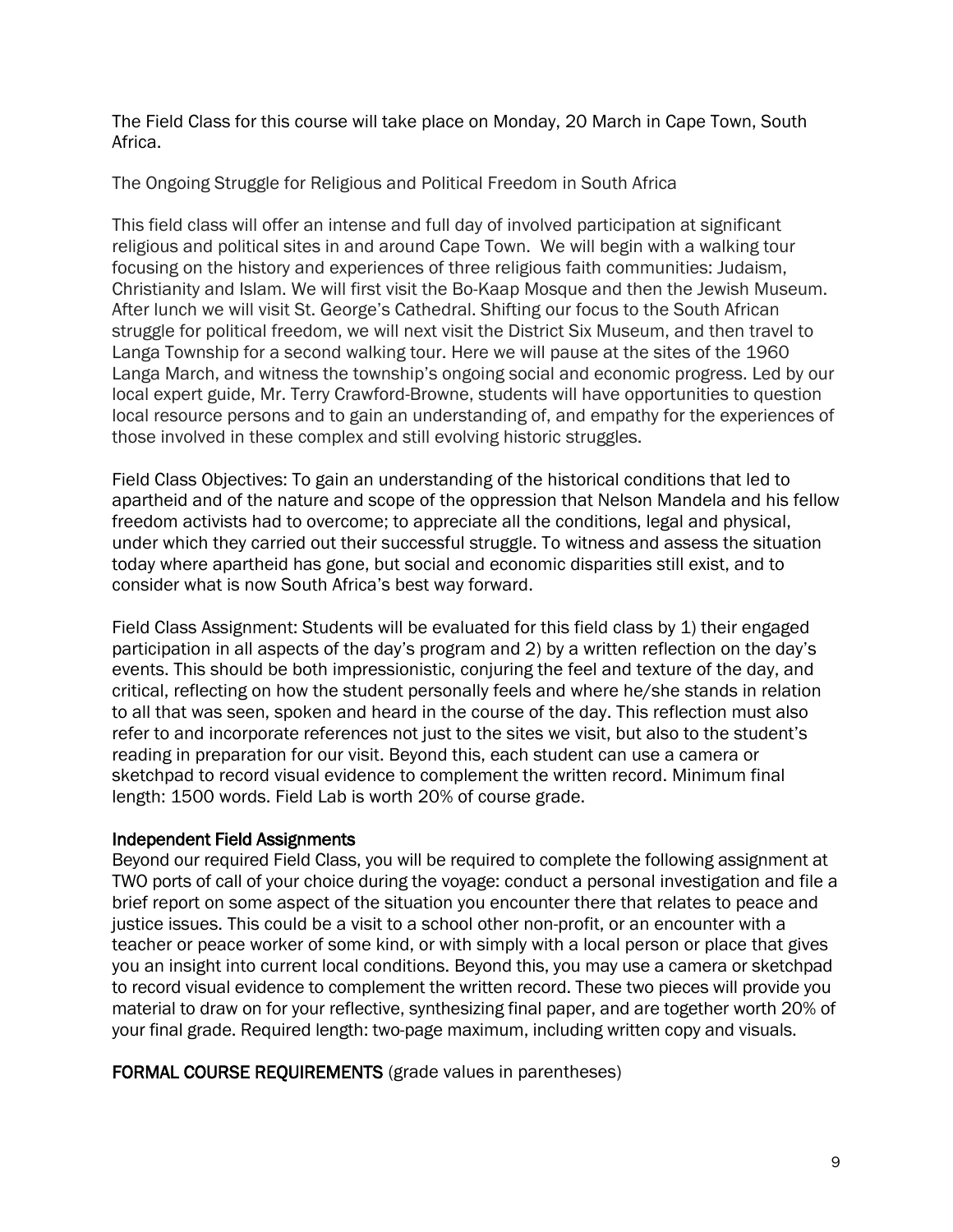1. Attend all classes, carefully complete all reading assignments and participate in class discussions. With a partner, each student will be responsible for leading two discussions in the course of the semester. (20%)

2. Attend and participate in our course Field Class, and complete the assigned paper reporting and reflecting on the Field Class experience, required of all class members. (20%) 3. Keep an intellectual journal, including brief written responses to reading assignments and their study questions, together with personal reflections. (20%)

4. As a member of a group of four, research an issue related to a port we visit and make a 15-minute presentation to the class at the end of the semester. Pick something that interests you and that you would be excited to "teach" to your peers in the class. (10%)

5. In two ports of your choice, conduct a personal investigation and file a brief report on some aspect of the situation you encounter there that relates to peace and justice issues. This could be a visit to a school other non-profit, or an encounter with a teacher or peace worker of some kind, or with someone or somewhere that gives you an insight into local conditions. (10%)

6. Write a paper at the Final Hour time that attempts to synthesize what you have learned about violence and the possibilities for non-violence, and that surveys the prospects for peace, for you personally, and for the immediate and local, as well as the longer-term global situation. (20%)

# METHODS OF EVALUATION / GRADING SCALE

The following Grading Scale is utilized for student evaluation. Pass/Fail is not an option for Semester at Sea coursework. Note that C-, D+ and D- grades are also not assigned on Semester at Sea in accordance with the grading system at Colorado State University (the SAS partner institution).

Pluses and minuses are awarded as follows on a 100% scale:

| Excellent<br>97-100%: A+ | Good<br>87-89%: B+ | Satisfactory/Poor<br>77-79%: C+ | Failing<br>Less than 60%: F |
|--------------------------|--------------------|---------------------------------|-----------------------------|
| 94-96%: A                | 84-86%: B          | 70-76%: C                       |                             |
| 90-93%: A-               | 80-83%: B-         | 60-69%: D                       |                             |

# ATTENDANCE/ENGAGEMENT IN THE ACADEMIC PROGRAM

Attendance in all Semester at Sea classes is mandatory, but it is at the instructor's discretion to assign a grade to the participation and attendance requirement. Remember to include information concerning the evaluation of Field Assignments and the Field Classes, which must constitute at least 20% of the total grade in a course.

Students must inform their instructors prior to any unanticipated absence and take the initiative to make up missed work in a timely fashion. Instructors must make reasonable efforts to enable students to make up work, which must be accomplished under the instructor's supervision (e.g., examinations, laboratories). In the event of a conflict in regard to this policy, individuals may appeal using established CSU procedures.

# LEARNING ACCOMMODATIONS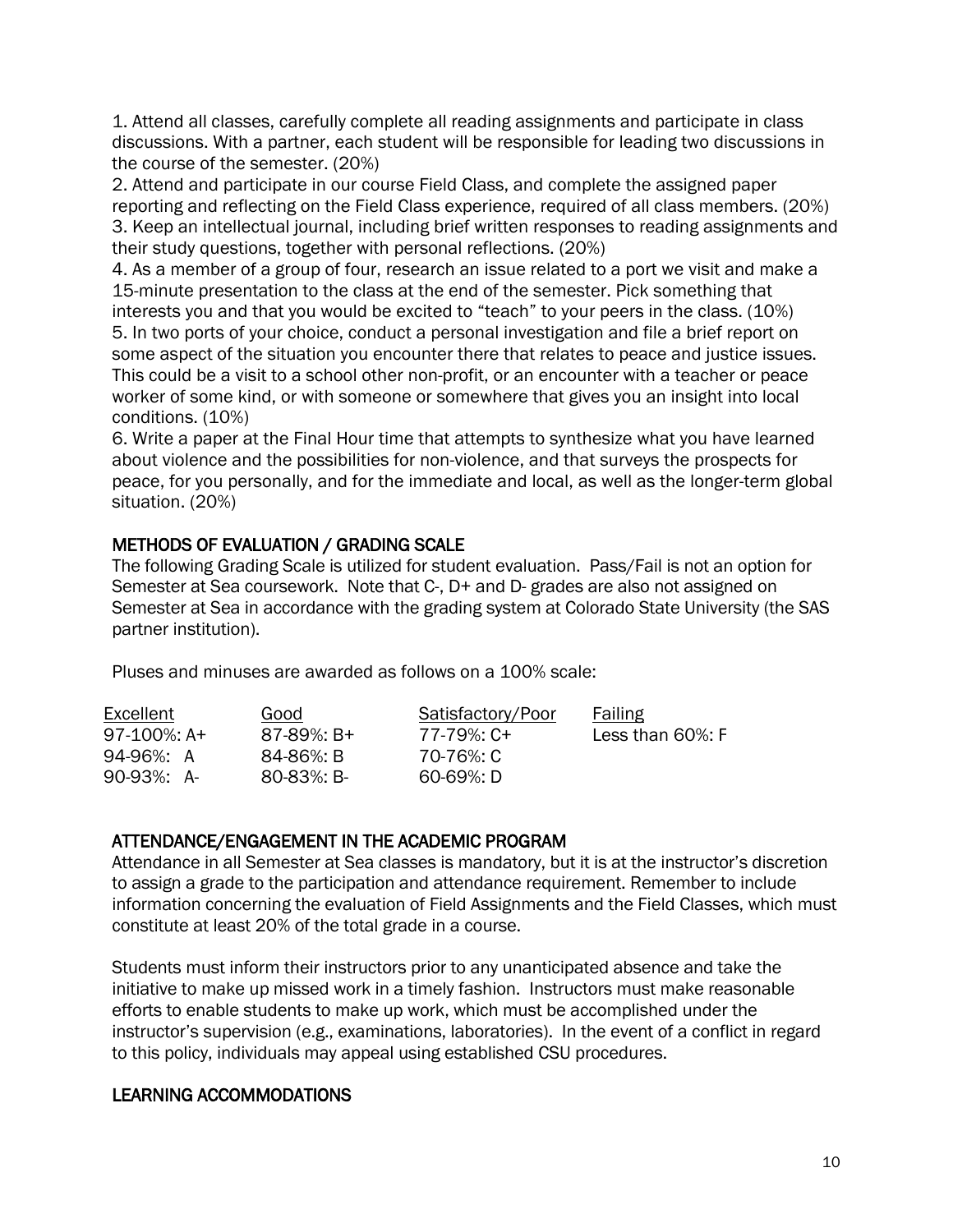Semester at Sea provides academic accommodations for students with diagnosed learning disabilities, in accordance with ADA guidelines. Students who will need accommodations in a class, should contact ISE to discuss their individual needs. Any accommodation must be discussed in a timely manner prior to implementation. A memo from the student's home institution verifying the accommodations received on their home campus is required before any accommodation is provided on the ship. Students must submit this verification of accommodations pre-voyage as soon as possible, but no later than November 19, 2016 to [academic@isevoyages.org.](mailto:academic@isevoyages.org)

# STUDENT CONDUCT CODE

The foundation of a university is truth and knowledge, each of which relies in a fundamental manner upon academic integrity and is diminished significantly by academic misconduct. Academic integrity is conceptualized as doing and taking credit for one's own work. A pervasive attitude promoting academic integrity enhances the sense of community and adds value to the educational process. All within the University are affected by the cooperative commitment to academic integrity. All Semester at Sea courses adhere to this Academic Integrity Policy and Student Conduct Code.

Depending on the nature of the assignment or exam, the faculty member may require a written declaration of the following honor pledge: "I have not given, received, or used any unauthorized assistance on this exam/assignment."

# RESERVE BOOKS FOR THE LIBRARY

AUTHOR: Houston Wood TITLE: *Invitation to Peace Studies* PUBLISHER: Oxford University Press ISBN #: 978-0-19-021713-6 DATE/EDITION: 2016

AUTHOR: Paul Rogat Loeb, editor TITLE: *The Impossible Will Take A Little While* PUBLISHER: Basic Books ISBN #: 978-0-465-0317-3 DATE/EDITION: 2014, 2nd edition

AUTHOR: John Hersey TITLE: *Hiroshima* PUBLISHER: Vintage ISBN #: 978-0679721031 DATE/EDITION: 1989/ Vintage reprint edition

AUTHOR: Thich Nhat Hanh TITLE: *Peace is Every Step* PUBLISHER: Bantam Books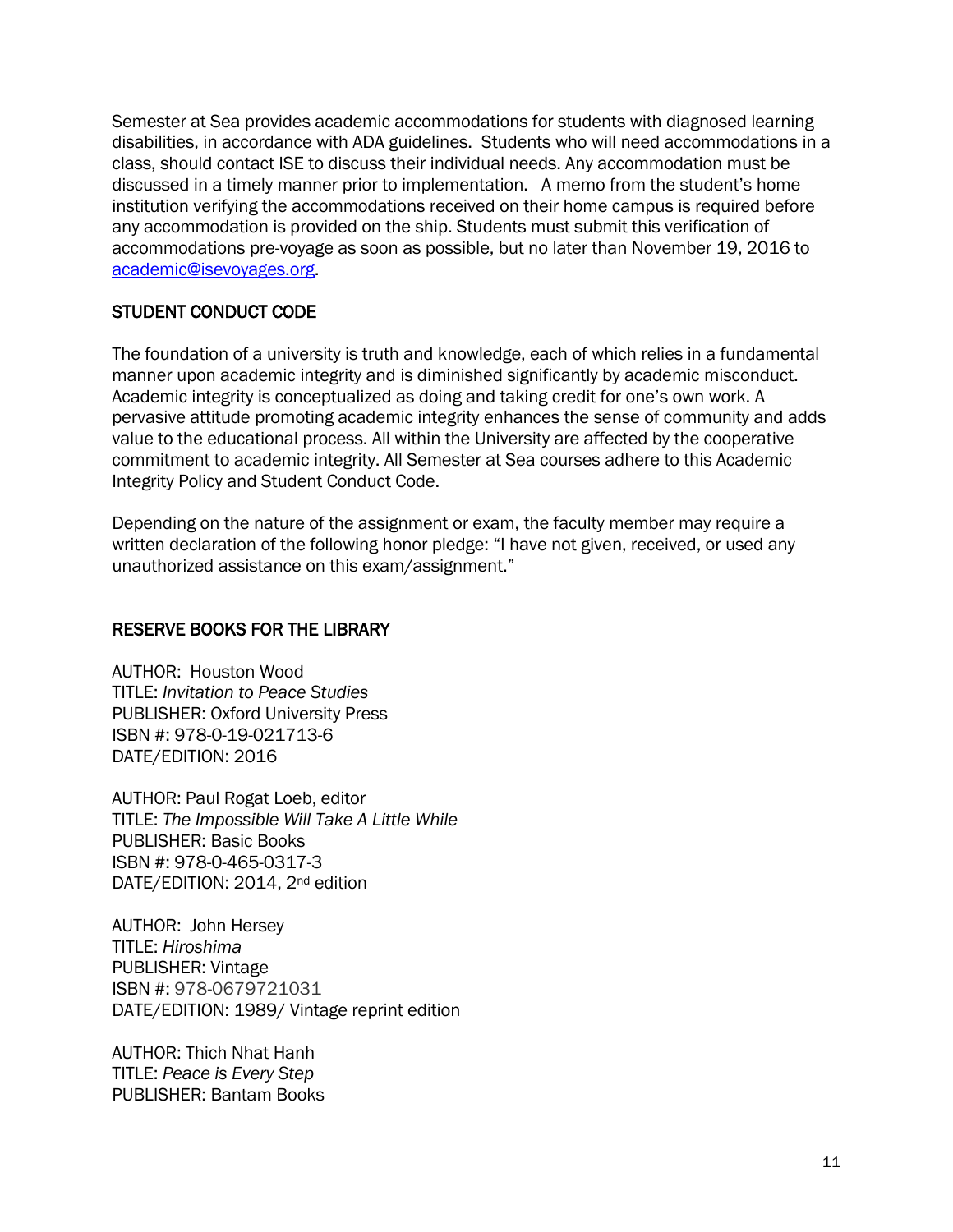ISBN #: 978-0553351392 DATE/EDITION: 1991

AUTHOR: Tim O'Brien TITLE: *The Things They Carried* PUBLISHER: Broadway Books ISBN #: 9780767902892 DATE: 1998

AUTHOR: Elise Boulding TITLE: *Cultures of Peace* PUBLISHER: Syracuse University Press ISBN #: 9780815628323 DATE/EDITION: 2000

## RESERVE FILMS FOR THE LIBRARY

*A Force More Powerful*. USA. PBS 2000, six episode series directed by Steve York *Hiroshima* (docu-drama) USA/Japan. 165 mins. 1995. *Barefoot Gen* (anime) Japan. 95 mins. 1983. *Gandhi*. USA. 191 mins. 1982. *The Terrorist.* India*.* 95 mins. 1998. *Slumdog Millionaire* UK/India. 120 mins. 2008. *Ai Wei Wei*, *Never Sorry*. USA. Dir. Alison Klaymans. 91 mins. 2012. *The Lady.* France/UK. Dir. Luc Besson, 132 mins. 2011. *Half the Sky*. I hour version from [<www.halfthes](http://www.halfthe/)kymovement.org> *The Descendants*. USA. Dir. Alexander Payne. 112 mins. 2011. *Hearts and Minds*. USA. Dir. Peter Davis. 112 mins. 1974/2009. *This is My Country*. USA/South Africa 105 mins. 2004. *Elmira Castle and the Slave Trade* (SAS Lib #293) *Nelson Mandela* (2004, 103 mins) SAS lib# 23 *Tsotsi* (2005, 94 mins) SAS lib# 43 & 712 *Mooladé* (2004, 120 mins) SAS lib #130 *The World According to Monsanto* (2008, 109 mins) SAS lib # 82 *Cry, The Beloved Country* (1995, 106 mins) SAS lib# 255 *Cry Freedom* (1987, 159 mins about Steve Biko) SAS lib# 337 *Flow: For the Love of Water* (2008, 84 mins) SAS lib# 810 *Exploring Globalization* (2007, 44 mins) SAS lib# 912 *Edge of Heaven* (2007, 116 mins) SAS lib# 923 *An Inconvenient Truth*. USA. 87 mins. 2004. SAS lib# 928 *A Dry White Season* (A Brink novel, 107 mins) SAS lib# 593 *Invictus* (2009, 133 mins) SAS lib# 977 *Boesman and Lena* (1999, 84 mins) SAS lib# 997 *Nelson Mandela* (documentary, 2004, 103 mins) SAS lib# 23

## ELECTRONIC COURSE MATERIALS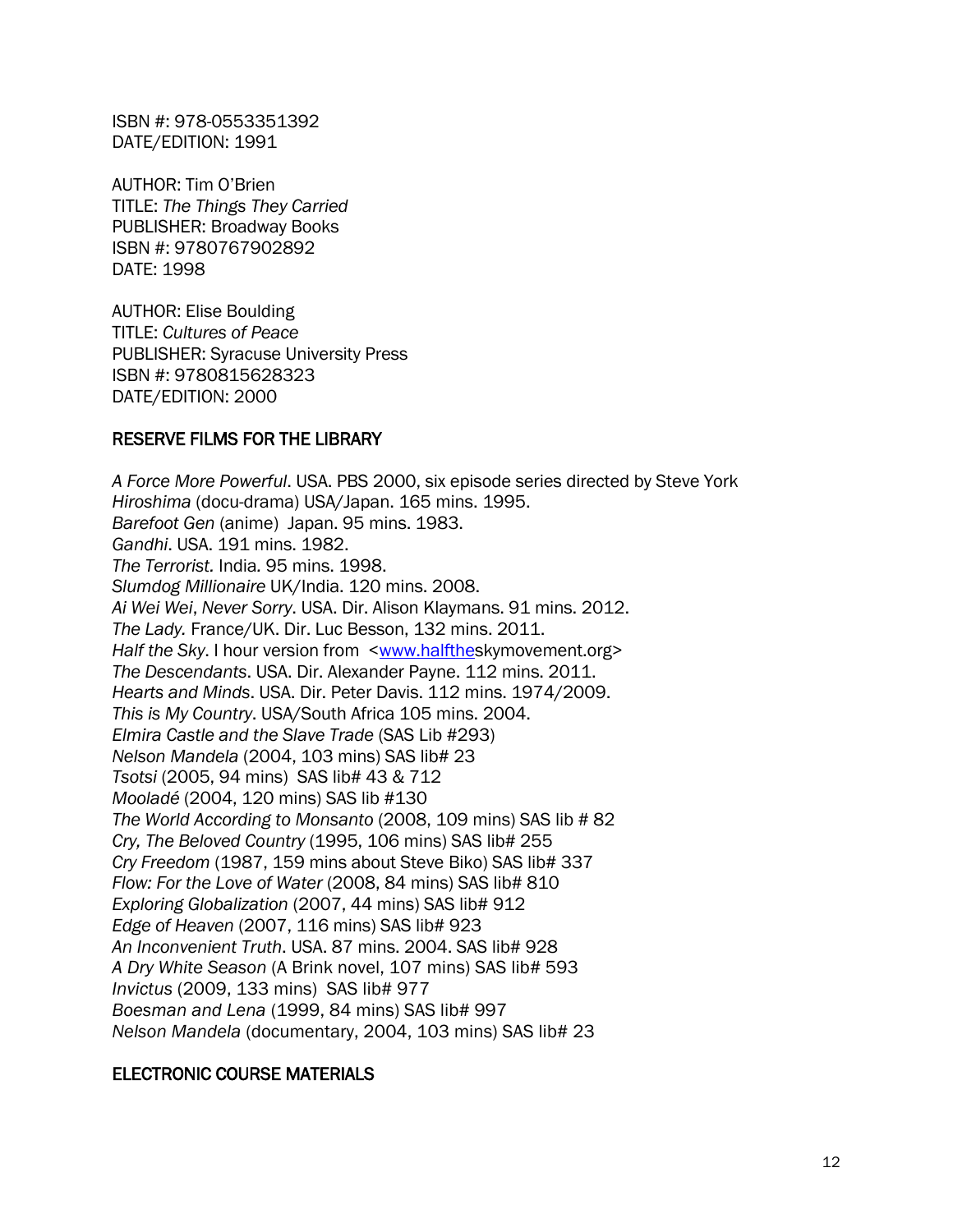AUTHOR: Stephen Kinzer ARTICLE/CHAPTER TITLE: A Hell of a Time At the Palace JOURNAL/BOOK TITLE: *Overthrow* PUBLISHER: Times Books ISBN #: 9780805082401 DATE: 2006 PAGES: 9-30. (for class A3)

AUTHOR: Chris Hedges ARTICLE/CHAPTER TITLE: The Myth of War JOURNAL/BOOK TITLE *War is a Force That Gives Us Meaning* PUBLISHER: Random House ISBN #: 978-1400034635 DATE/EDITION: 2013, Anchor edition PAGES: 19-25 (for class A6)

AUTHOR: Raymond Wilson TITLE: "Atomic-Bombings Justified?" PAGES: 5pp. (for class A7)

AUTHOR: Evan Osnos ARTICLE/CHAPTER TITLE: The Cost of the Cultural Revolution JOURNAL/BOOK TITLE: *The New Yorker* DATE: May 6, 2016 PAGES: 3 pp. (for class A8)

AUTHOR: David P. Barash ARTICLE/CHAPTER TITLE: Human Rights JOURNAL/BOOK TITLE *Approaches to Peace* PUBLISHER: Oxford University Press ISBN #: 978-0199949151 DATE/EDITION: 2013, 3rd Edition PAGES: 230-240. (for class A8)

AUTHOR: Tim O'Brien ARTICLE/CHAPTER TITLE: On the Rainy River JOURNAL/BOOK TITLE: *The Things They Carried* PUBLISHER: Broadway Books ISBN #: 9780767902892 DATE: 1998 PAGES: 39-61 (for class A10)

AUTHOR: Viet Thanh Nyugen ARTICLE/CHAPTER TITLE: Bob Kerrey and the 'American Tragedy' JOURNAL/BOOK TITLE: *New York Times* DATE: June 20, 2016 PAGES: 2 pp. (for class A10)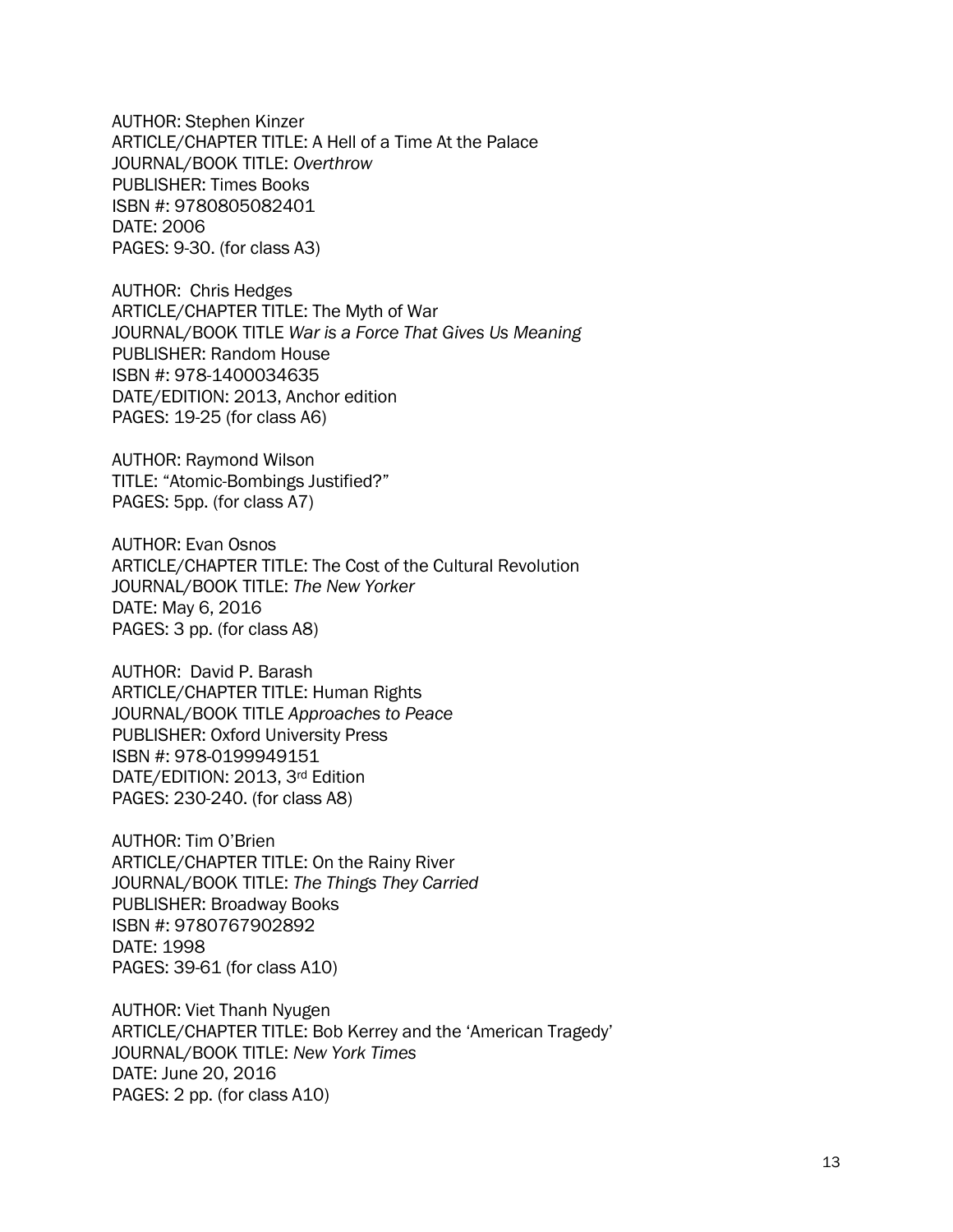AUTHOR: Samuel Huntington ARTICLE/CHAPTER TITLE: The Clash of Civilizations? JOURNAL/BOOK TITLE *Foreign Affairs* PUBLISHER: US Dept. of State ISBN #: DATE/EDITION: 72, No. 3 (Summer 1993) PAGES: 22-49 (for class A11)

AUTHOR: David E. Sanger ARTICLE/CHAPTER TITLE: John Kerry and Aung San Suu Kyi JOURNAL/BOOK TITLE: *New York Times* DATE: May 22, 2016 PAGES: 4 pp. (for class A12)

AUTHOR: Emmarie Huetteman ARTICLE/CHAPTER TITLE: US Criticizes Myanmar over Human Trafficking JOURNAL/BOOK TITLE: *New York Times* DATE: June 30, 2016 PAGES: 3 pp. (for class A12)

AUTHOR: Matthew J. Walton and Susan Hayward ARTICLE/CHAPTER TITLE: Contesting Buddhist Narratives JOURNAL/BOOK TITLE *Policy Studies 71* PUBLISHER: East West Center DATE/: October 2014 PAGES: 4 pp. (for class A12)

AUTHOR: Claire Schaeffer-Duffy ARTICLE/CHAPTER TITLE: Feminists weigh in on draft Registration for Women JOURNAL/BOOK TITLE: *National Catholic Reporter* DATE: June 28, 2016 PAGES: 3 pp. (for class A13)

AUTHOR: Andrea Kupfer Schneider and Jennifer Gerarda Brown ARTICLE/CHAPTER TITLE: Dynamic Negotiating Approach Diagnostic JOURNAL/BOOK TITLE *Legal Studies Research Paper No. 13-11* PUBLISHER: Marquette University Law School DATE/EDITION: April 2013 PAGES: 5 pp. (for class A16)

AUTHOR: Ron Kraybill ARTICLE/CHAPTER TITLES: "The Mediation Process, An Overview" and "Effective Listening" JOURNAL/BOOK TITLE Mennonite Conciliation Services PUBLISHER: Eastern Mennonite University